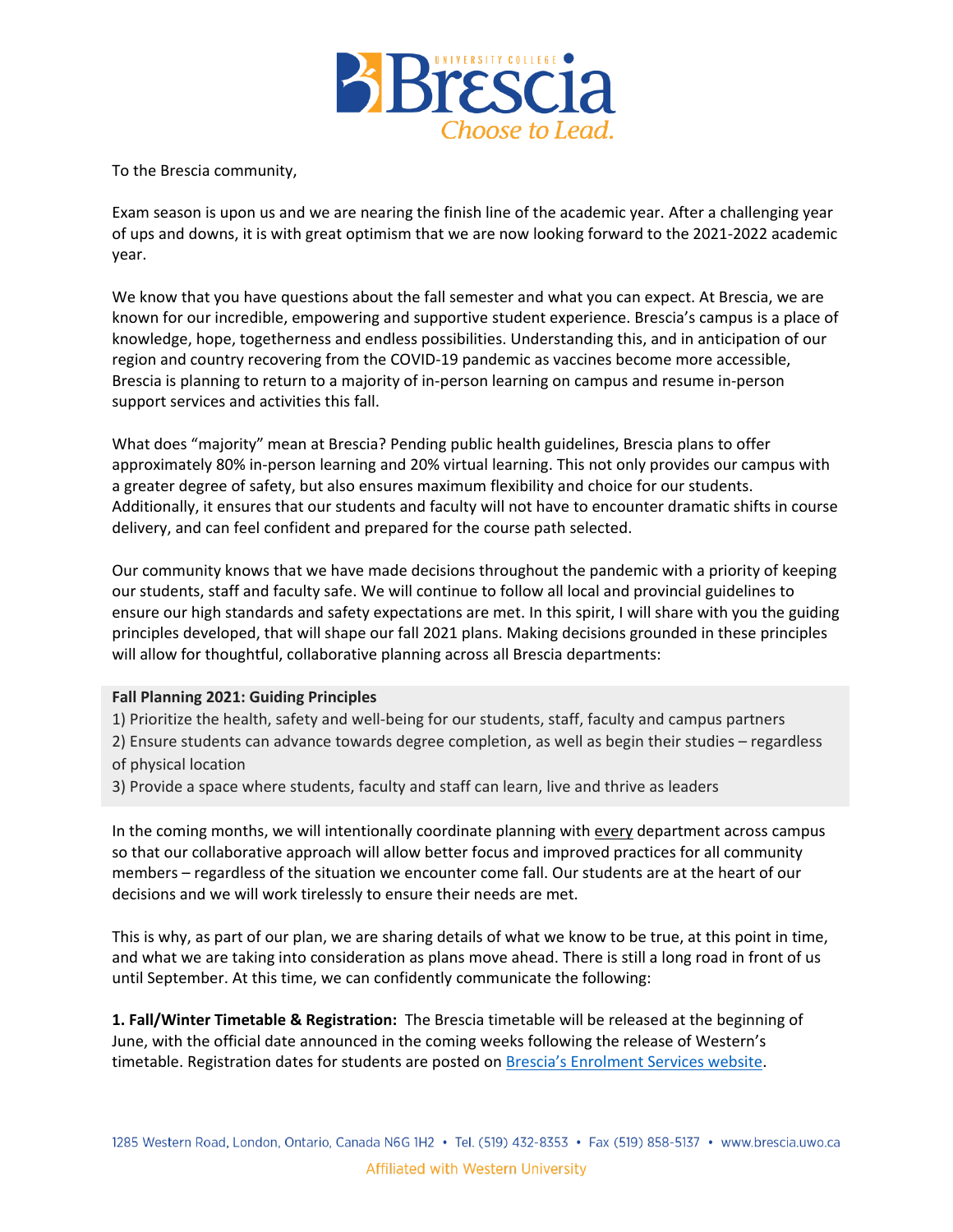

**2**. **Course Delivery Options:** The majority of Brescia courses will be offered in-person, pending public health guidelines. Online courses will be offered in both synchronous and asynchronous formats.

Plans for in-person courses will remain in-person even if physical distancing requires adjustment. For example, this might follow a potential cohort model with some livestream technology to ensure we follow public safety guidelines. In-person courses will maintain content delivery at a specific time and place and *will not* offer online asynchronous accommodation so students should plan accordingly.

**3. International Student Supports:** We are closely monitoring travel limitations that will potentially affect our international students. Online course delivery options will ensure that our students will have the ability to pursue their studies – regardless of where they are living. We will also offer a suite of year 1 courses online, to support our international students or any other students who may face travel restrictions so they can begin their studies, on time.

**4. Technological Upgrades:** To ensure that courses listed as "in-person" will continue to run as planned, technological upgrades and modifications are being made to all Brescia classrooms and will allow for any physical distancing requirements that may extend through the fall (pending public health requirements).

**5. Clare Hall:** Brescia's residence, Clare Hall, will remain open at full capacity for all students who choose to make this their home. The Clare Hall community has been fortunate to have a proven track record of maintaining a healthy, safe space and will continue to follow stringent policies while supporting student wellness.

**7. Library:** The Beryl Ivey Library plans to re-open for in-person services in the fall, in accordance with public health guidelines. All virtual services will continue throughout 2021-2022. As plans evolve over the coming months, the library will continue to post updates for the Brescia community on the Library's [COVID-19: Changes to Library Services webpage.](https://brescia.uwo.ca/library/covid19/index.php)

**8. Writing Centre:** The Writing Centre plans to move forward with online services for the fall 2021 term to ensure services are accessible to all students. If in-person sessions become possible, plans will be shared with the community.

Rest assured, we are working diligently to resolve any unknowns at this time for the fall semester and will keep you informed as soon as we have more information.

The past year has opened up many conversations with our students and allowed us to fine tune our services based on what our students need. Based on student feedback we have received throughout the past year on both course and service delivery, we know that virtual appointments have offered our students increased flexibility in connecting with services, in real time, when they need it.

Our Student Life Centre, Academic Advising team and The Hive plan to continue virtual service delivery, along with in-person, to offer our students choice. This also gives students better access and flexibility on timing, locations and personal schedules.